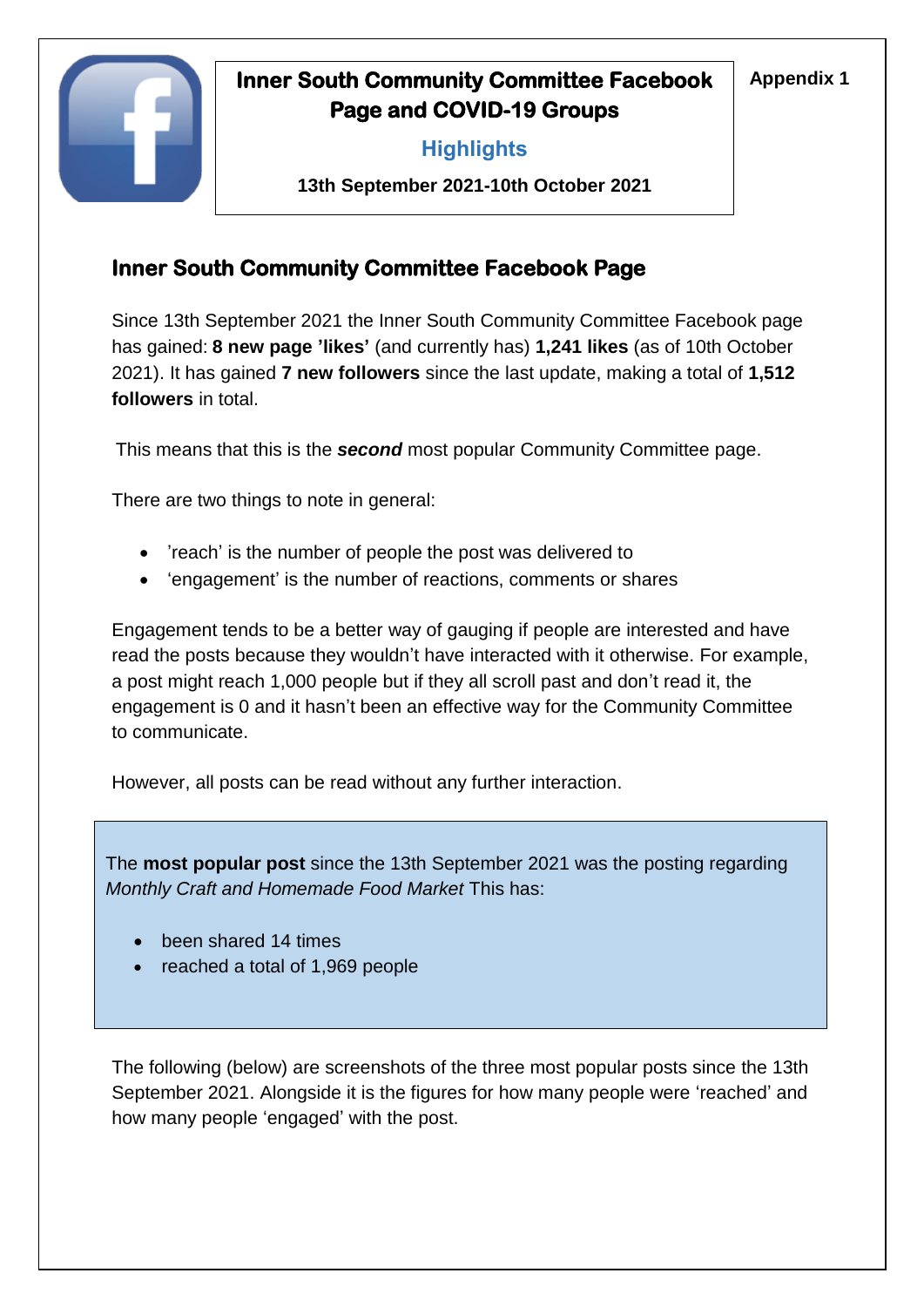#### **1st Place – Monthly Craft and Homemade Food Market**

**1,969** people had this post delivered to them and it had **41** post clicks, with **49** reactions, comments and shares.

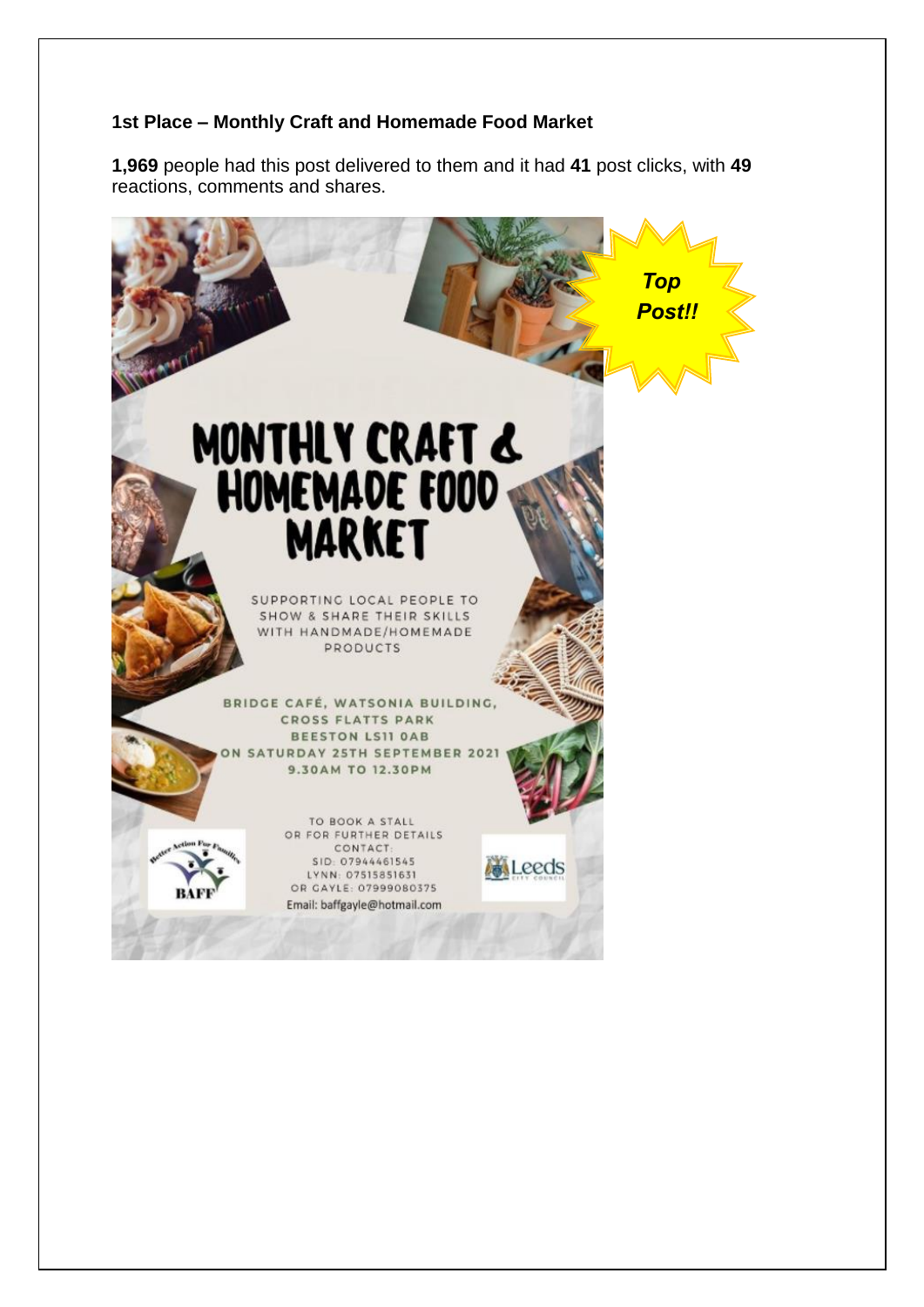#### **2nd Place – The BIG Leeds Health & Social Care Jobs Fair**

**419** people had this post delivered, with **2** post clicks with **13** likes, comments and shares.

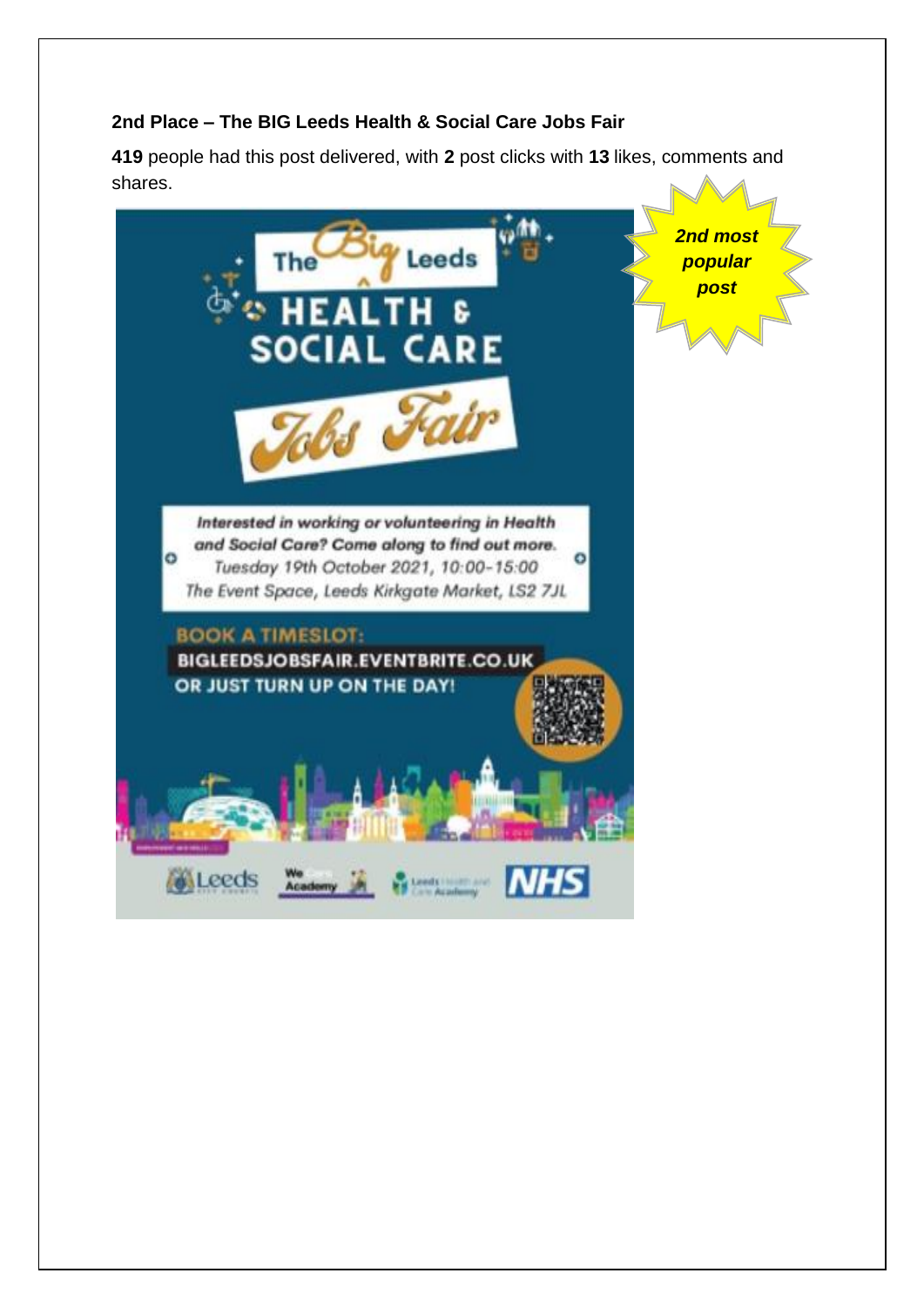**3 rd Place –** Important information regarding 2021 Leeds City Council public bonfires

**151** people had this post delivered to them. There were **23** post clicks and **1** reactions, comments and shares

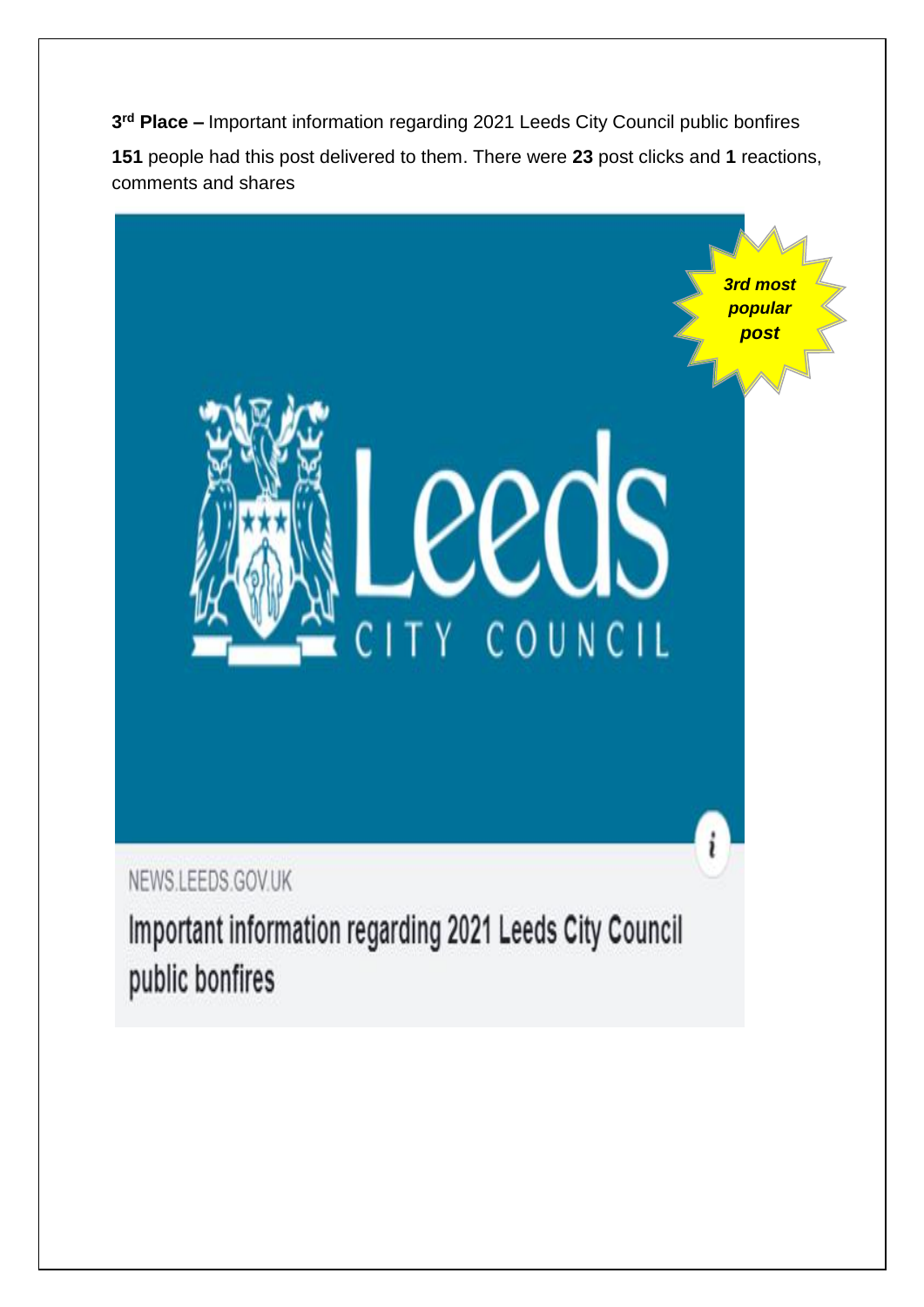#### **COVID-19 Ward Based Facebook Groups**

The Communities Team have set up **33** ward based **Coronavirus Help Facebook Groups** as a way of promoting services, supporting communities and cascading information in an attempt to tackle the Coronavirus pandemic. Key charities, voluntary groups, community groups, Councillors, as well as the wider population in the local community are all invited to join the pages.

To date, **Beeston, Holbeck & Cottingley Hall** has **424** members, **Belle Isle and Middleton** has **91** members and **Hunslet & Riverside** has **116** members

### **Belle Isle and Middleton Coronavirus Help Group**

**FACEBOOK** highlights

 **13th September 2021-10th October 2021**

Since 13th September 2021 the Belle Isle and Middleton Coronavirus help group has gained: **2 new page 'members'** (and currently has) **91 page members**.

The following below is a screenshot of the top post since the 13th September 2021. Alongside it is the figures for how many people have 'seen' and how many people 'engaged' with the post.

### **Top post – Leeds Mobile Testing Unit Deployments**

**13** people have seen this post.

Leeds Mobile Testing Unit deployments from Monday, 13th through to Sunday, 19th September inclusive. Opening times for all sites will be 09:00 - $15:00:$ 

Monday 13th September

- · Cinder Moor, Woodhouse, Leeds
- · Burley Road Pay & Display car park, Leeds
- · Pudsey Civic Hall, Pudsey, Leeds/Bradford
- Rowland Road WMC, Leeds

Tuesday 14th September

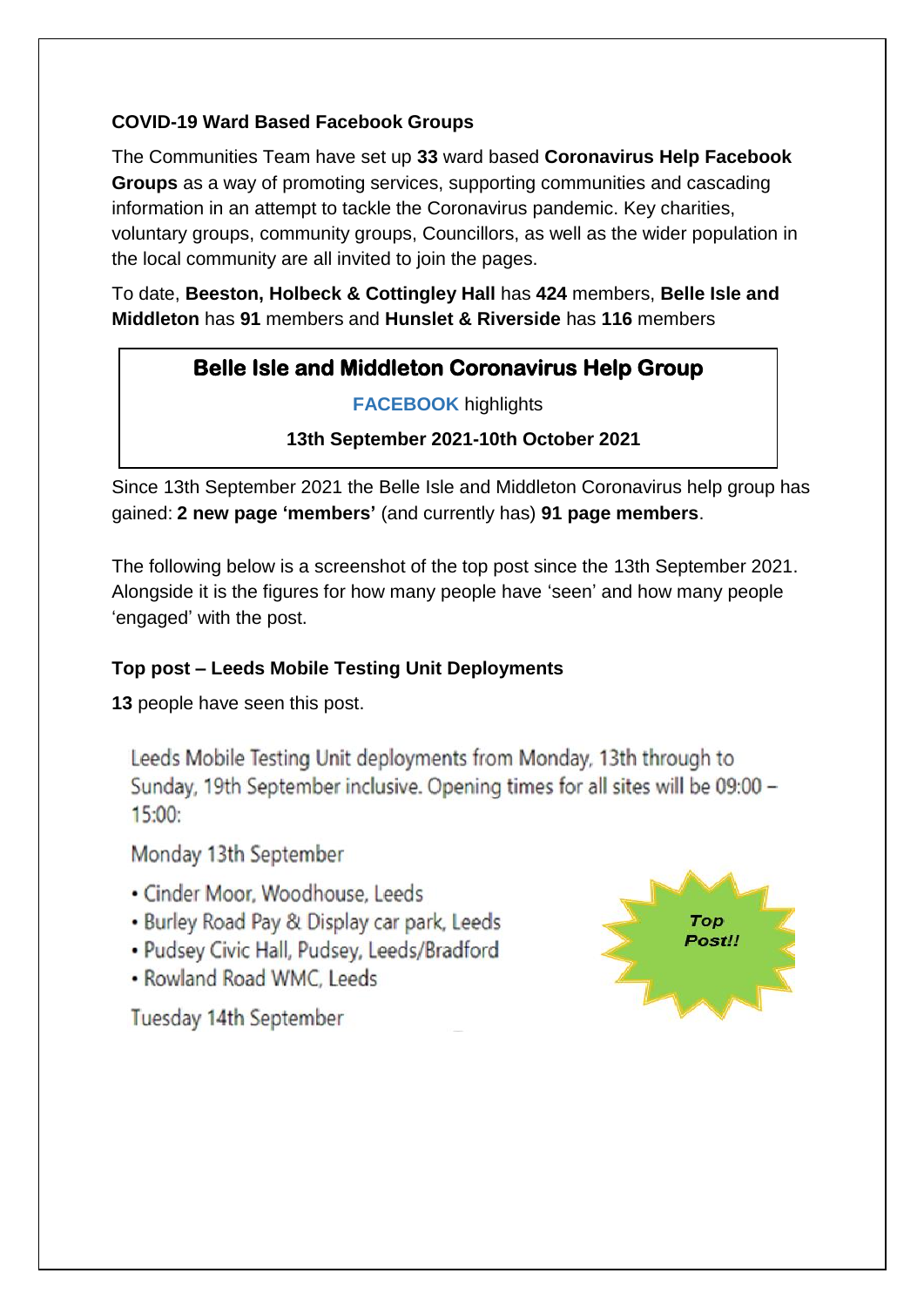# **Hunslet & Riverside Coronavirus Help Group**

**FACEBOOK** highlights

**13th September 2021-10th October 2021**

Since 13th September 2021 the Hunslet & Riverside Coronavirus help group has gained: **0 new page 'member'** (and currently has) **116 page members**.

The following below, is a screenshot of the top post since the 13th September 2021. Alongside it is the figures for how many people have 'seen' and how many people 'engaged' with the post.

### **Top post – Leeds Mobile Testing Unit Deployments**

**12** people have seen this post and it had **1** like.

Leeds Mobile Testing Unit deployments from Monday, 13th through to Sunday, 19th September inclusive. Opening times for all sites will be 09:00 - $15:00:$ 

Monday 13th September

- · Cinder Moor, Woodhouse, Leeds
- · Burley Road Pay & Display car park, Leeds
- Pudsey Civic Hall, Pudsey, Leeds/Bradford
- Rowland Road WMC, Leeds

Tuesday 14th September



## **Beeston, Holbeck & Cottingley Hall Coronavirus Help Group**

**FACEBOOK** highlights

 **13th September 2021-10th October 2021**

Since 13th September 2021 the Beeston, Holbeck & Cottingley Hall Coronavirus help group has gained: **2 new page 'members'** (and currently has) **424 page members**.

The following below, is a screenshot of the top post since the 13th September 2021. Alongside it is the figures for how many people have 'seen' and how many people 'engaged' with the post.